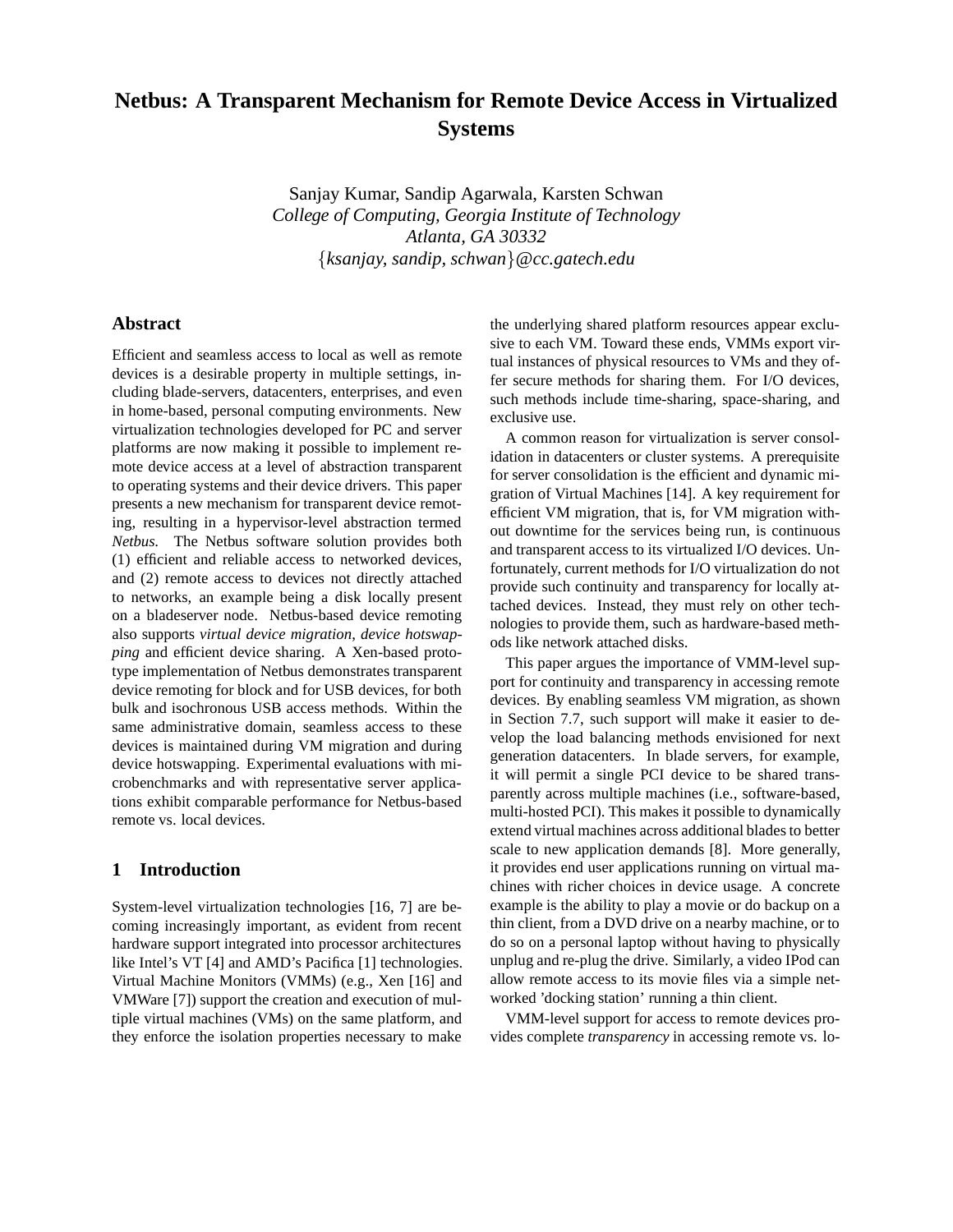cal devices, at a level of abstraction not visible to guest operating systems. Specifically, since the hypervisors or VMMs that control the hardware platform already virtualize the platform's physical resources, it becomes possible to extend their per-platform methods for device virtualization into *remoting* methods that make the physical locations of devices entirely transparent to guest operating systems.

This paper demonstrates the feasibility and efficiency of transparent device remoting (TDR). Toward that end, it describes and evaluates a new abstraction termed *Netbus*, implemented for the Xen hypervisor and evaluated on a cluster machine. Netbus offers the following additional degrees of flexibility to virtual machines and applications:

- *Transparency* Netbus makes it possible to access remote devices without changes to guest operating systems or device drivers. Stated differently, devices appear on a remote machine as if they were present locally.
- *Seamless migration* Netbus enables the seamless migration of virtual devices along with virtual machines, with protocols less complex than those being used now (e.g., without having to explicitly detach and attach devices).
- *Transparent remoting* Netbus permits virtual machines to be migrated across potentially heterogeneous platforms, without new hardware solutions like those being considered for bladecenters [20] or like those earlier implemented for datacenter environments [3].
- *High performance* for strongly networked systems, like those found in datacenters or even in offices and homes, Netbus offers levels of performance for remote devices similar to those seen for local devices, in terms of realized device bandwidths.

A concrete demonstration of these claims is a *virtual device migration* mechanism built using Netbus. The mechanism not only enables a VM to continuously access its IO devices, including remotely after migration, but also, to seamlessly hot-swap devices, to replace remote with local devices whenever indicated or necessary, without any noticiable downtime.

Netbus is creating opportunities for further improvements in virtualization technologies. At base level, it makes it easy for developers to associate remote devices with guest operating systems. This is done by enriching Xenbus, the low-level cross-domain communication facility present in the Xen open source hypervisor More interestingly, Netbus may be used to layer additional functionality on top of generic remote devices, so that different machines can have different views of such devices, similar to 'soft devices' [26]. An example is the association of functionality that establishes dynamic trust characteristics for remotely accessed devices [23]. More aggressive examples concern runtime device enhancements like dynamic function placement for QoS in data intensive computing [9]. Finally, our experimental evaluation of Netbus demonstrates the feasibility of providing remote access to devices and shows the benefits of virtual device migration and device-hotswapping.

Netbus currently targets LAN-centric environments with single administrative domain that offer strong connectivity, high levels of cross-machine network bandwidth and low network latency. Further, additional work and hardware support [2] are needed to create an implementation that can operate across multiple administrative domains. Stated more explicitly, the current Netbus implementation ignores issues like trust management (i.e., all participating machines trust each other), network timeouts and admission control failures.

The Netbus prototype described in this paper relies on the frontend/backend device driver solutions used in Xen [19] (termed Xenbus) and in other hypervisor implementations. Specifically, Netbus extends Xenbus to enable communication to devices located on different physical machines. It does so by 'rewiring' backend device drivers to reach out to remote machines and their backend device drivers rather than directly accessing local devices.

We summarize by briefly outlining this paper's contributions: (1) the Netbus architecture and its Xen implementation constitute a simple approach to transparently access remote devices. (2) Evaluations with both remote disk and remote USB devices demonstrate that this approach offers levels of performance comparable to those of existing non-transparent kernel level solutions. (3) Finally, a key advantage of transparency in device access is the ability to seamlessly and efficiently migrate virtual devices along with VMs across different machines, even for machines with insufficient local device configurations. When required, device hot-swapping may be used after VM migration, to realize fault containment and/or reduce network dependence.

## **2 Related Work**

There are many options for accessing remote devices. At user-level, file-based access to remote disks is provided by network file systems like NFS [24]. Similarly, web services may be used to access remote devices. One drawback of such application-level solutions is their typically higher latency of device access compared to devicelevel solutions like Netbus. Another issue with these so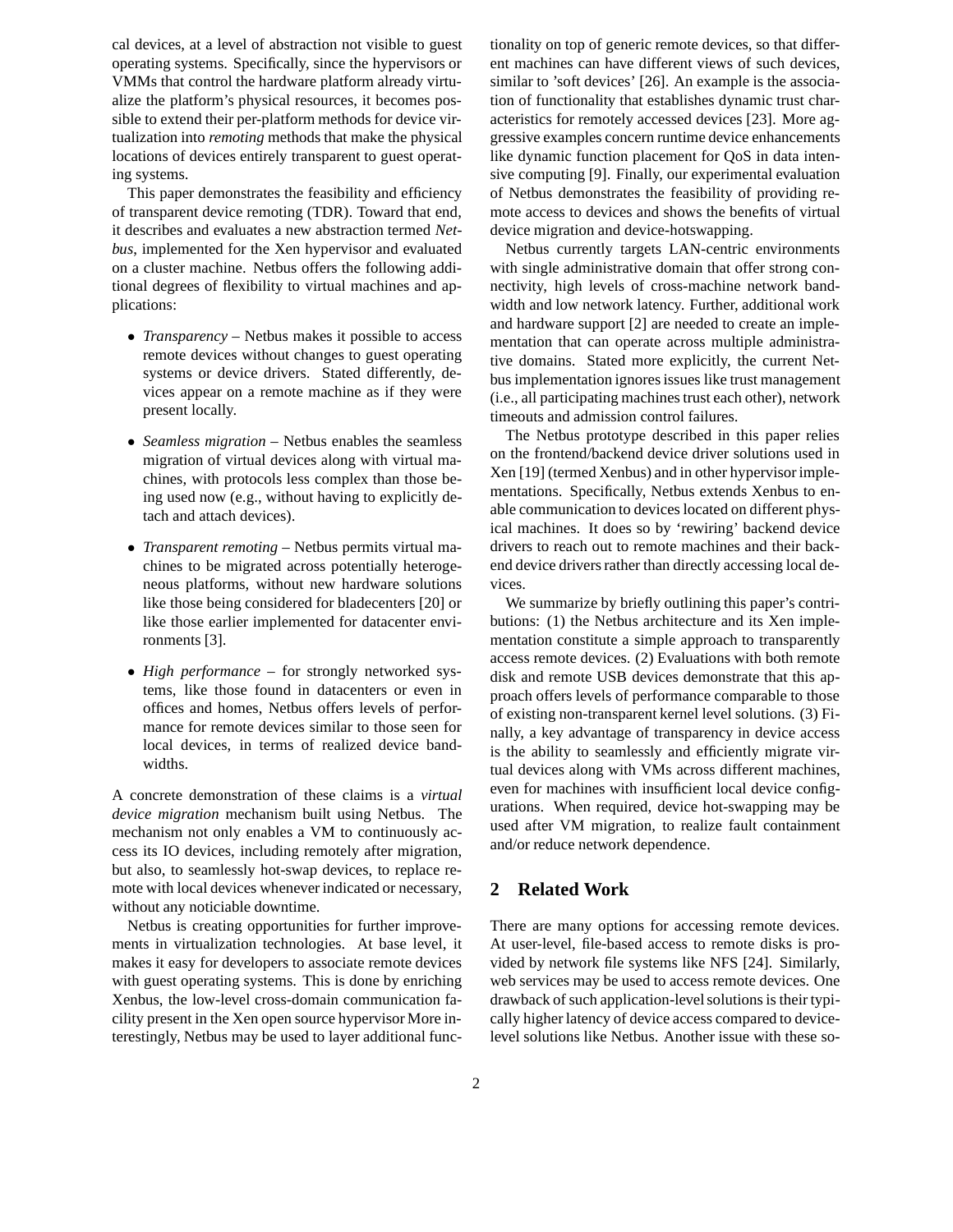lutions in virtualized environments is their inability to continue to operate with VM migration.

Network Block Devices (NBD)<sup>1</sup> and DRBD<sup>2</sup> provide access to remote devices at the block level. Without additional support, however, NBD-based servers also cannot be migrated. In comparison, the Netbus server is tightly coupled with the underlying virtualization layer, running in a special privileged VM that will never be migrated to other machines. The same is not true for solutions like NFS or NBD, because they run as application or kernellevel services in guest VMs.

Typically, remote access services use the network stack in the corresponding OS to access remote devices. This dependency is not shared by our Netbus solution, since Netbus relies only (1) on hypervisor-provided interdomain communications on the same platform and (2) on network stacks present in service VMs' driver domains which are not subject to the same failures or attacks experienced by guests.

Hardware techniques like RDMA-enabled NICs can be used to assist most software solutions, including Netbus, by their ability to directly and efficiently access memory on remote machines. Infiniband technologies can support remote devices on their interconnects with low latency, high bandwidth communication. In fact, Netbus can utilize these high-end interconnects when provided by the underlying hardware platform.

Datacenters commonly use network attached storage (NAS) and Storage Area Networks (e.g., Fiber Channel, iSCSI) to access remote disk devices. While these solutions provide adequate support for networked disks with their additional hardware, there are also some disks that are inherently not networked. For example, modern bladeservers use local disks (which may contain important data like OS binaries) on their blades, in addition to accessing networked disk devices. NAS and SAN solutions, therefore, cannot provide access to such disks remotely after VM migration. Netbus, in comparison, requires no additional hardware support and can deal with arbitrary non-networked remote devices.

Netbus architecture is similar to methods like USB/IP [18], which enables remote access to USB devices. One view of Netbus, in fact, is that it generalizes USB/IP to work with arbitrary devices that operate in virtualized systems and can support VM migration.

## **3 Platform Overview**

As stated earlier, Netbus targets computing environments comprised of sets of machines with attached peripheral devices connected via a high bandwidth, low latency, re-



Figure 1: Netbus Software Architecture

liable network, operating in a single administrative domain. Examples are clusters of workstations or server systems connected via gigabit Ethernet, blade servers with internal high performance system area networks, datacenters comprised of many such systems and networks, office or home environments with multiple computers and IO devices connected via a LAN. When used in such systems, Netbus affords administrators with substantial flexibility in how to structure or configure their systems. In blade servers, for example, some cabinets may be configured to be *device-less*, coupled with diskheavy cabinets elsewhere. This can reduce per blade costs without limiting configuration flexibility in terms of where certain virtual machines may be run. An advantage in datacenter settings is the ability to upgrade to new hardware while still be able to use older devices on machines left over from a prior configuration, with potential performance penalties, but without having to use costly solutions for device interoperability like NAS, iSCSI etc. However, the current implementation of Netbus does not support *outsourced* solutions, since those may require dealing with multiple administrative domains or even with online trust management for remote machines and devices [22].

#### **4 Netbus Software Architecture**

The Netbus abstraction is similar to that of channels in publish/subscribe systems [17], where a device offering remote services registers itself with Netbus and guest VMs desiring access subscribe to that registration. For performance reasons, however, Netbus then creates dedicated one-to-one connections between subscribers and registrants. So, in a case where a single remote device is shared by three guest VMs, there will be three different point-to-point connections between device and guests. The intent is, of course, to use Netbus to 'extend' the implementations of device interfaces for transparent access to remote devices. To understand how this can be

<sup>1</sup>http://nbd.sourceforge.net/

<sup>2</sup>http://www.drbd.org/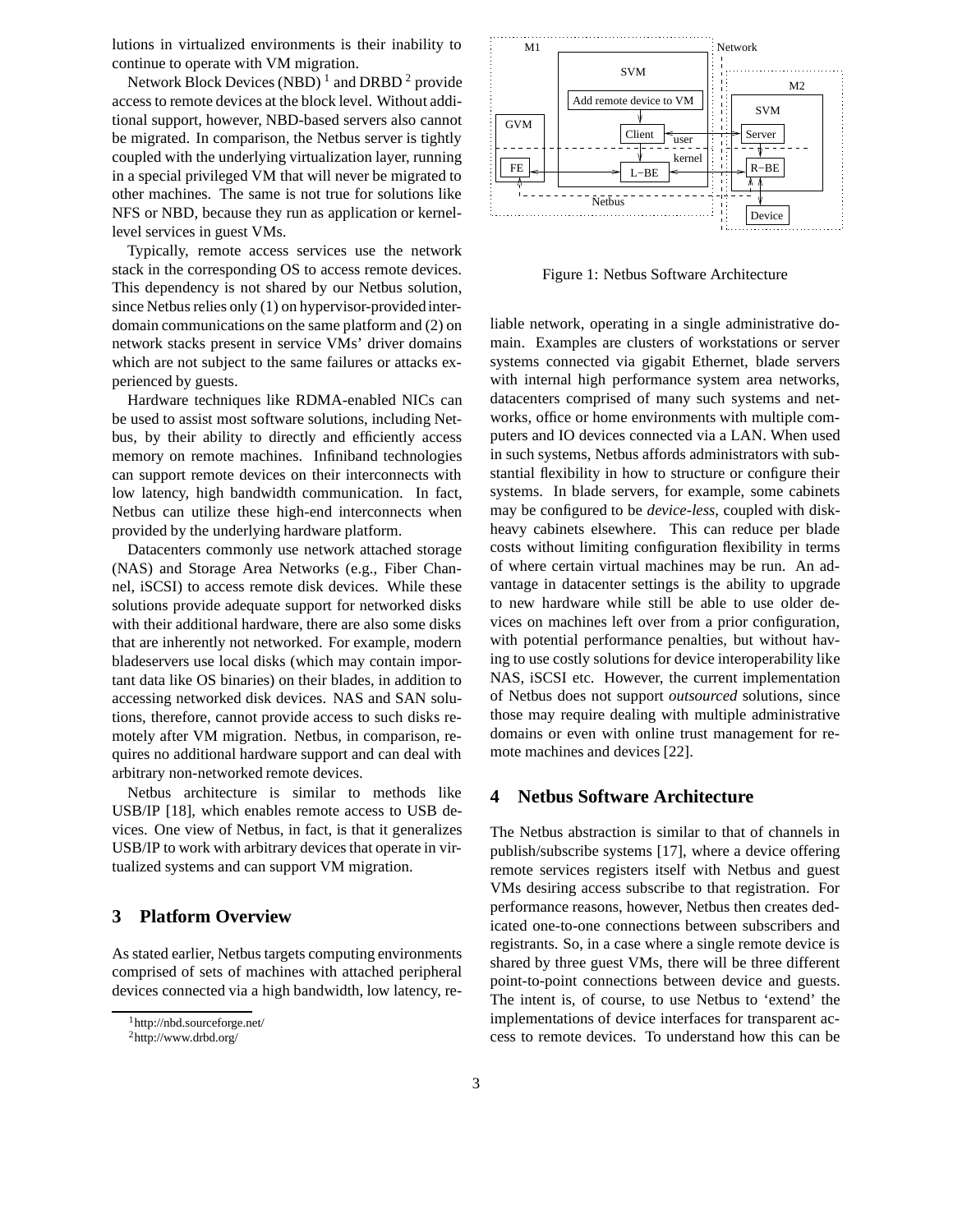implemented, we next briefly digress to explain current systems' methods of I/O device virtualization.

Device virtualization typically involves running two stacks of device drivers: one in the guest VM (GVM), termed Frontend (FE) and another, termed Backend (BE), running in the VMM or more likely, in a special privileged VM, called a Service VM (SVM). SVM provides the management utilities and device drivers to the VMM. In fully virtualized systems, the GVM runs the entire device driver stack, while in the para-virtualized case, the driver stack is split: the GVM runs only the upper part of the split device driver stack, and the SVM runs the lower part of the split stack. Examples of both implementations are VMWare workstation [25, 21] and Xen [16] respectively. Netbus' current implementation uses Xen's para-virtualized system, but there are no inherent reasons why it cannot also be implemented for fully-virtualizing VMMs.

In para-virtualized systems, I/O virtualization involves two steps: (1) the export of virtual device interfaces by the BE driver in the SVM and (2) the use of these virtual interfaces by the GVM's FE driver. Current VMMs export these interfaces only to VMs running on the same host, but since these are virtual interfaces, there is no inherent reason to not also export these interfaces to remote VMs. This fact is exploited by the Netbus architecture, which uses a simple implementation of the publish/subscribe paradigm to export and import device interfaces across participating domains.

The following exposition of Netbus assumes a VMM using the split device driver stacks, as described above. FE and BE communicate with each other using VMMprovided inter-domain communication channels. The FE driver takes requests from the drivers in GVM and forwards them to BE. The BE forwards these requests to the IO device. The BE also notifies the FE about device events (connect, disconnect, interrupts etc.) and does multiplexing-demultiplexing between requests from multiple FEs (present in multiple VMs).

The software architecture of Netbus for FE/BE-based VMM implementations is depicted in Figure 1. It consists of utility applications (Netbus client and server) for control operations and of FE and BE drivers that communicate over the network to access the devices for which they are designed. For this configuration, Netbus extends the existing inter-domain communication channels with the knowledge that a device being accessed is potentially remote. This knowledge may be encoded in the VM configuration during VM creation, or it may be added later (e.g., for plug and play devices). In either case, to initialize a remote device, the Netbus server running in the SVM on host M2 having the device, exports it (i.e., publishes it) across the network to a designated host or a set of hosts if the device is to be shared. When a device is being added to guest VM G1 running on host M1, if the device is specified as remote, the Netbus client in SVM establishes a connection with the Netbus server and executes required authentication and authorization actions. When those succeed, client and server both inform their respective BEs about this connection information and henceforth, all communications between the BE drivers on both machines are carried out via this one-toone connection. The BE makes the virtual device appear inside guest VM where it gets initialized by its respective driver. When the FE from the guest VM accesses the device by making requests to its corresponding local BE (LBE) driver, the LBE forwards this request to the remote host's BE (RBE). The RBE then makes the actual request to the device and returns the response to the LBE. The LBE in turn returns the response to the FE. The RBE also provides asynchronous device events (e.g., interrupts) to the LBE which forwards them to the FE. This mechanism effectively provides an abstraction of a *network bus* over which the FE can interact with a Remote BE (RBE).

Important attributes of this architecture include the following. First, although FE drivers are para-virtualized to enable them to talk to BE drivers, the Netbus architecture itself does not require FE drivers to be changed. Second, while the above description assumes a para-virtualized FE-BE mechanism for I/O device virtualization, the Netbus architecture itself is not restricted to such an environment. It can also be applied to a fully-virtualized case, where software I/O device emulation is used to provide virtual devices to guest VMs.

## **4.1 Implementation Issues**

As evident from the experiments described in Section 7, even the simple implementation of Netbus described here has been shown to be useful for both disk and USB devices. We next discuss several implementation issues, addressed by our current work or to be addressed in the future.

**Connection and Communication Protocols**:- As with Xenbus, Netbus shares pages between the FE and BE wherever facilitated by the underlying VMM, to reduce unnecessary data copying. While Netbus connections are established by client and server at application level, the connection information is passed down to the kernellevel LBE and RBE drivers. Thus, the data fast path is entirely in the kernel, and potential context switches between user and kernel levels are avoided.

The Netbus architecture is independent of the underlying network infrastructure. Its current implementation and evaluation use the TCP/IP protocol for crossmachine communication, but we are next experimenting with modern low latency interconnects, namely RDMA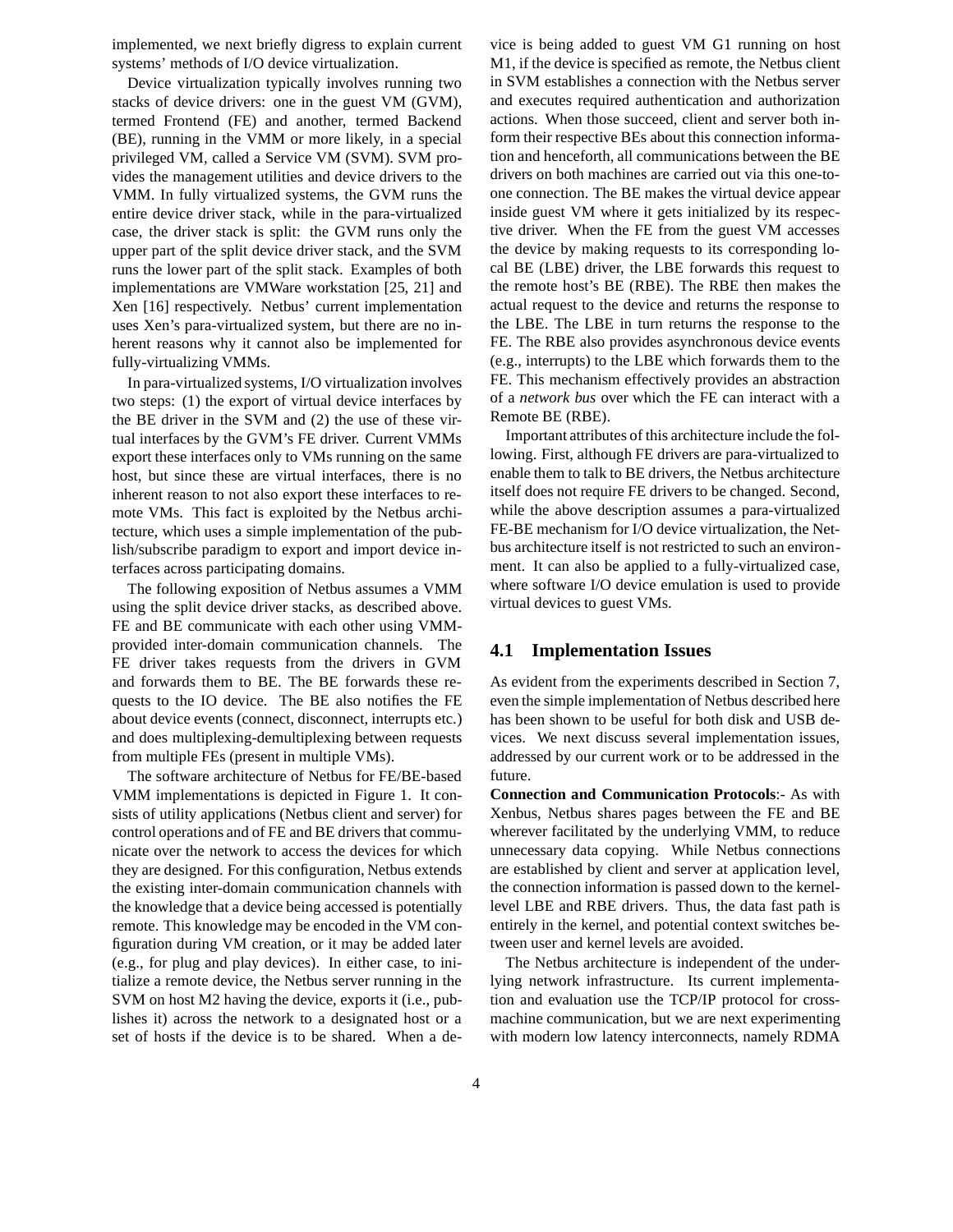and Infiniband using Sockets Direct Protocol (SDP).

**Latency and Bandwidth**:- Since network communications introduce additional latency in accessing remote devices, a guest driver may timeout on pending device requests. Such cases may require driver modification, but we have not observed them for the devices we have evaluated. These include bulk devices like IDE and USB disks and isochronous devices like USB cameras. Latency issues may also arise for devices used in senserespond or real-time loops.

A more important issue is that isochronous devices reserve bandwidth prior to their operation and then they require such reservations to be honored. In such cases, insufficient network bandwidth may cause device malfunction. This is not an issue in strongly networked environments like blade servers, datacenters, or wired homes, but it is not clear to what extent solutions like Netbus generalize to wide area or wireless infrastructures. To better understand device operation under constrained network bandwidths, Section 7 of this paper determines the network conditions suitable for Netbus-based remote device access and operation. Here, we simply note that for the devices evaluated in our research, mechanisms like buffer caching [15] tend to reduce network bandwidth needs. Furthermore, future works on virtualized networks will likely address issues like congestion and isolation in the network.

**Device Naming**:- Netbus combines IP and device addresses to create unique device identifiers. More general naming schemes, like those based on device location [5] or the nature or content of the data produced by devices is an interesting topic for future work.

**Device Discovery**:- The current Netbus implementation discovers remote devices by having Netbus clients explicitly query administrator specified Netbus servers for their available devices. A more scalable implementation would use distributed discovery and directory services akin to the active directories developed in our own prior work [11].

**Device Sharing, Failure, and Recovery**:- Sharing remote devices is desirable for several reasons. For disks, for instance, device sharing can improve total throughput. For a camera device, sharing enables multiple VMs and hence, applications, to access the same camera images, a concrete example being a shared security camera.

Netbus supports sharing for the remote devices that permit it. Specifically, its RBE is designed to communicate with multiple LBEs and can multiplex and demultiplex access to the device by these VMs. Netbus checks for consistency across the access modes of different VMs sharing the device. For example, a disk partition can be shared only in read-only mode. Interesting future work concerns admission control for device sharing like those used for real-time systems [27], followed by the



Figure 2: Virtual Device Migration

enforcement of desired QoS properties.

As stated earlier, Netbus does not currently distinguish device failures from network failures. This can cause problems when device drivers respond to failures with inappropriate handler actions. An example is a driver issuing a camera reset when the actual problem is network disconnection. The solution approach currently being investigated by us is one that associates multiple failure attributes with Netbus-based remote device accesses, then have successive drivers (i.e., first the RBE, then the GVM's driver) process these attributes. One interesting set of functionality requiring online failure handling is device hotswapping, for which initial results are presented in Section 7.

**Residual Dependencies and Security**:- Permitting VMs to access remote devices can lead to residual dependencies, and it can raise security concerns. Security can be addressed through authentication and authorization protocols during connection establishment, coupled with data encryption for remote device accesses. The viability of these approaches is apparent from the fact that offchip encryption is already used in current server system hardware and supported by powerful crypto chips integrated into modern PC platforms like Intel's LT technology. Current research performed by our group is going beyond such static approaches to security, by developing online methods for trust monitoring and management [23]. By exploiting future multi- or many-core machines, methods like these can be used to continuously enhance Netbus to operate in infrastructures with dynamic levels of trust.

Netbus does not automatically deal with residual dependencies caused by VM migration. In fact, likely, such methods require semantic information beyond what is accessible at the low system levels at which Netbus operates. Instead, Netbus offers simple mechanisms that permit higher system levels to deal with such dependencies.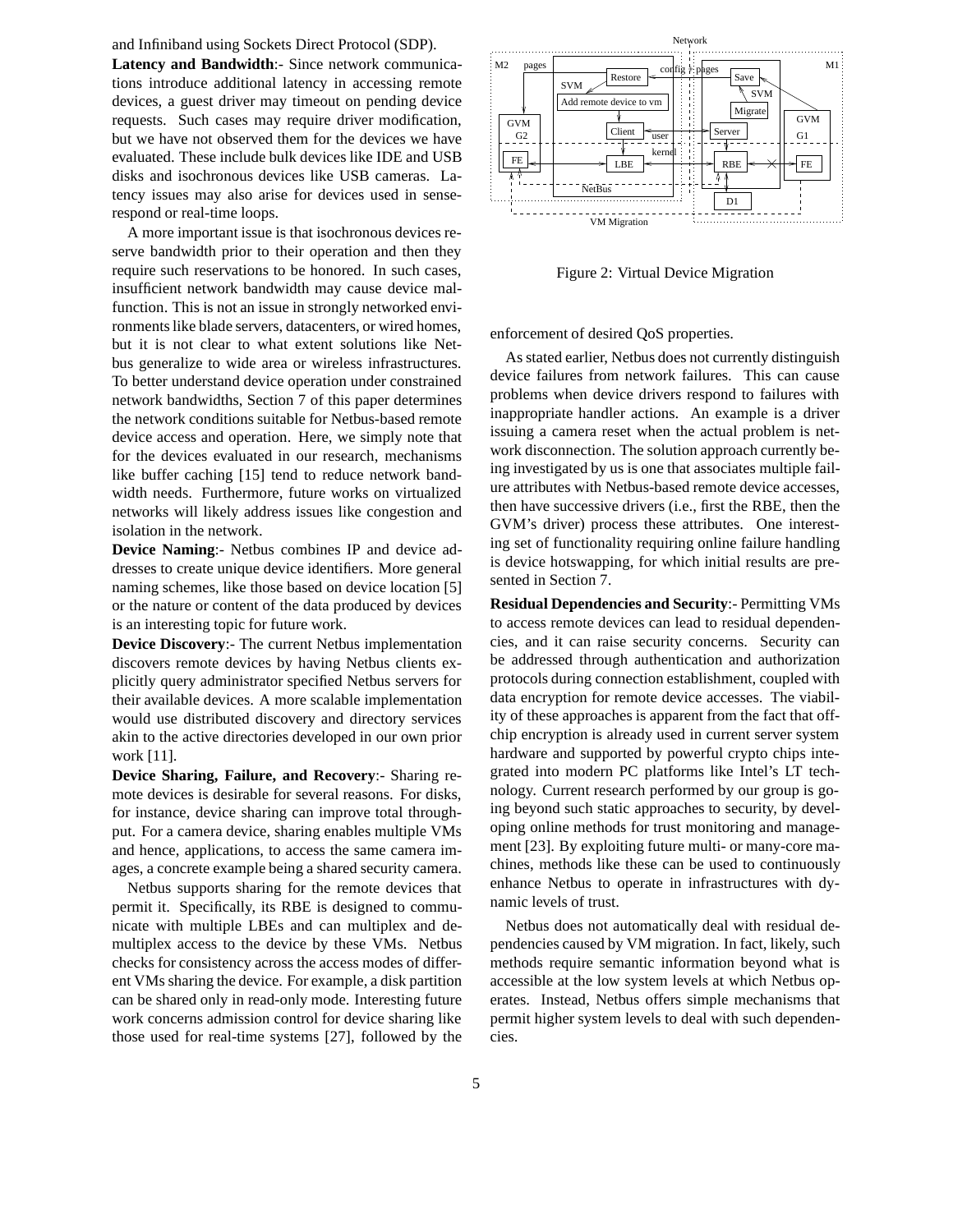## **5 Using Virtual Device Migration**

Netbus enables live VM migration [14] of GVMs, with continuous access to its devices without the need for special hardware solutions (e.g., iSCSI). This mechanism is termed as *virtual device migration* since logically the virtual device is also migrated along with the VM. It provides seamless access to a device throughout a VM's migration, e.g., to a local device before migration and the (then) remote device after migration.

## **5.1 Basic Mechanism**

VM migration typically involves multiple steps, including freezing a VM, destroying its interfaces with the current VMM, creating a new VM on the destination machine, filling this VM's memory with the memory pages of the frozen VM, and finally, unfreezing the new VM. Live VM migration is a special case in which the freeze duration of the VM is kept very small. The method for live migration used in Xen3.0 is described in [14].

Virtual Device Migration is depicted in Figure 2. Assume that a guest VM named G1 is migrating from host machine M1 to host machine M2, while G1 is accessing a device D1 on M1. During VM migration, G1 is frozen and the FE-BE communication is suspended. During this suspension, BE (RBE) breaks its connection with the FE, but it does not break its connection with the device. On the destination host M2, the *restore* process creates a new VM G2, and its OS pages are filled from the suspended VM G1. G2 uses G1's configuration so that it exactly looks like G1. During G2's creation, however, its configuration is modified with respect to device D1, so that D1 appears as a remote device in G2. In this fashion, Netbus ensures the establishment of a valid communication channel between the two BEs (LBE and RBE). Next, just before the migrated VM G2 is un-paused on host M2, its FE establishes a connection with the local backend (LBE). The effect of this action is that the BE (RBE) on M1 connects to the LBE on M2, which is the new backend driver of the migrated VM. At this point, G2 is un-paused and migration completes, and communication between FE and LBE on M2 resumes. While all subsequent accesses to device D1 use Netbus, the entire process of virtual device migration is transparent to the guest VM.

#### **5.2 Pending IO Transactions**

A potential issue for virtual device migration is that there may be pending IO transactions at the time G1 is suspended. More precisely, there may be pending IO transactions in BE submitted by G1's FE. By the time these IO transactions complete, the VM has already migrated and the BE can't return the IO results to the FE. Transparency demands that we deal with these pending transactions. Several approaches are possible:

- **Discard pending IO transactions** the BE driver on M1 can discard these IO transactions. This approach relies on the error recovery mechanism in the FE and in its upper level drivers. After migration, eventually the FE will realize the failure of the pending IO transactions and as part of error recovery, its retry of those IO operations will eventually succeed. While suitable for devices with highly resilient protocol stacks, e.g. the NIC device, the drawback of this approach is its reliance on robust error recovery in guest device drivers.
- **Bringing the device into a quiescent state before migration** – In this approach the virtual device of the migrating VM is brought into a state where there are no pending IO operations to the backend driver, termed the *quiescent* state. To do this, during the suspend operation, the communication channel from FE to BE is suspended (but not in the other direction), so that the FE ceases to make additional requests to the BE, queuing them instead. In addition, suspend waits until all pending I/O operations are complete. At this point, the virtual device is in a quiescent state and can be migrated. During the resume operation on M2, FE first issues the queued requests to BE before resuming normal operation. A potential drawback of this approach is that the FE must wait for all pending transactions to complete and cannot make further requests to the device during that period. Nevertheless, our experience with live VM and device migration has shown that the approach is viable, causing only marginal increases in migration time.

The current realization of virtual device migration permits VMs to continue to operate while being migrated, at the cost of 'remoting' its devices. As stated earlier, a necessary improvement in this approach is to 're-wire' devices after migration, particularly when migration is caused by the need to stop using some host (e.g., due to impending failure) or to take it offline for maintenance. Device hot-swapping, explained in the next section, can be used to remove such inter-machine dependencies.

## **5.3 Device Hot-Swapping**

*Device hot-swapping* permits a VM to dynamically rewire its local/remote device connections while the device is in operation. This is particularly useful when after migration, a VM wishes to switch from the remote to a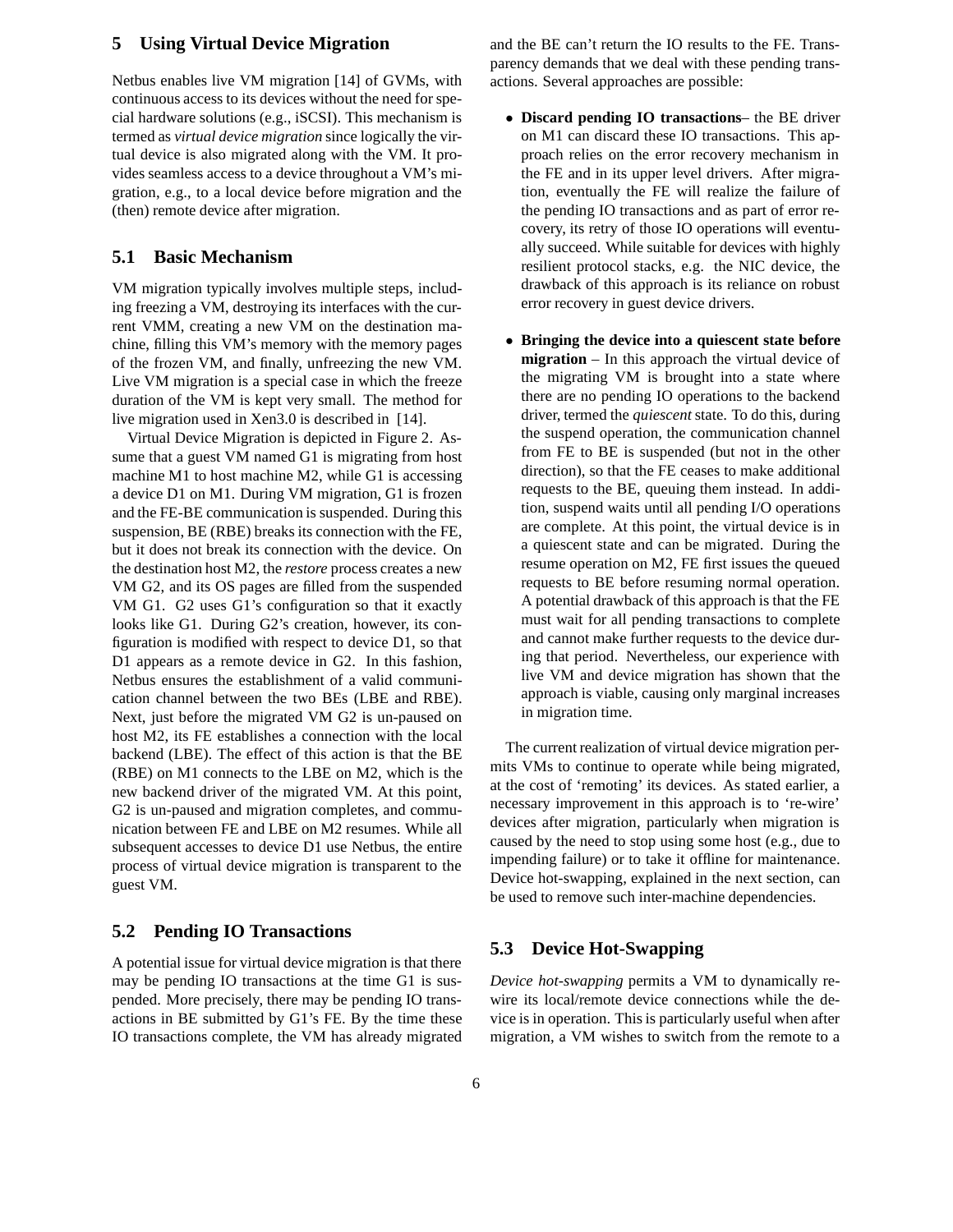local device to improve device throughput, remove network dependence or to shutdown the remote host. Transparent hot-swapping, however, requires that a 'similar' device be present locally (e.g., a disk with the same content as the original disk), implying the need to properly deal with device contents and state. Not surprisingly, this also involves bringing the device into a quiescent state as described in the previous section, switching the LBE connection from the RBE to the local device, and finally, resuming device operation. For devices like NICs, frequent hot-swapping is reasonable due to their small internal states. For disks and similarly state-rich devices, hot-swapping is likely to remain infrequent.

## **6 Netbus Prototype**

## **6.1 Netbus Implementation in Xen**

Xen VMM virtualizes I/O devices by splitting the device stack at the 'class-driver' level. Special 'class-drivers' are used in both dom0 (SVM) and domU (GVM). The 'class-driver' in domU and dom0 are the frontend (FE) and backend (BE) respectively. Concrete examples of class-level drivers are block, network, USB, etc.

The Netbus server is runs on the machine having the local device that exports it. The connection information for the remote device provided by the Netbus server is specified in the VM configuration and passed down to the respective BE drivers (RBE and LBE) using the *xenstore* utility. This connection information is maintained in a structure associated with the Netbus extension of Xenbus. This structure also contains generic remote device state and any device-specific states the BE may require. Every Netbus communication over the network, then, is preceded by a Netbus header. Each such header has a common and a device-specific part. The common part contains information common to all devices, e.g., request-response id, device id, length of the data following the header, etc. Examples of the device-specific parts appear later in this section.

Driver actions are linked to Netbus communications by having drivers register device-specific callback functions with Netbus, upon their receipt of connection information from the Netbus client and server. The following function call is used for this purpose:

*void register netbus device(struct xenbus device \*xenbus dev, u64 t devid, void \*dev context, netbus connect callback \*connect, netbus disconnect callback \*disconnect, netbus receive callback \*receive, netbus xmit callback \*xmit, netbus hotswap callback \*hotswap);*

Netbus communications and the execution of LBE and

RBE callbacks are carried out by kernel-level, per-device threads. The receive thread, for instance, will first perform some Netbus header checks on the header, e.g., matching a request response id pair, and then forward the actual data contained in each request to the devicespecific callback function for further processing. We next explain in more detail several specific Netbus devices implemented in our work.

#### **Remote Virtual Block Device Access**

Xen virtualizes block devices using block BE and FE drivers. Applications make block requests to the FE, which forwards them to the LBE. The LBE also maps the relevant block pages into dom0. For read requests, the LBE transmit the requests to the RBE via the Netbus transmit thread. For write operations, the LBE additionally sends the blocks to be written. The receive thread on the remote host forwards the request to the RBE, which issues block I/O request to the device. When the request completes, it sends the result to LBE along with any blocks read.

#### **Remote USB Device Access**

Xen virtualizes USB devices at port granularity, using USB BE and FE drivers. The USB ports are assigned to guest VMs, and any device attached to a port belongs to the respective VM. When a device is attached to a USB port, the root hub driver notifies the corresponding BE (RBE), which notifies the guest FE about the attach event through LBE. The guest USB driver initializes the remote virtual device via Netbus. The USB drivers in the guest make USB requests using USB Request Blocks (URBs), which the FE forwards to the RBE via the LBE. For write operations, it also sends the transfer buffer. For isochronous devices, it additionally sends an isochronous schedule to RBE. Upon URB completion, the RBE sends the results back to FE via the LBE, along with any transfer buffer.

#### **6.2 Virtual Device Migration in Xen**

Virtual device migration operates alongside live VM migration in Xen. The Netbus server is started on the local host M1 before any VM migrations take place. During VM migration, the *save* process on M1 sends G1's configuration and memory pages to M2 and *restore* process on M2 modifies this configuration to create a new VM G2. G2's configuration is exactly like that of G1 except that G2's device configurations are modified to reflect the correct location of devices. Hence the underlying Netbus implementation establishes the necessary communication channels between M1's BE (RBE) and M2's BE (LBE) as described in Section 5.1.

Just before the VM G1 is frozen, Xenbus is suspended, and all communication links between FE and BE are broken. The device FE is also suspended by calling their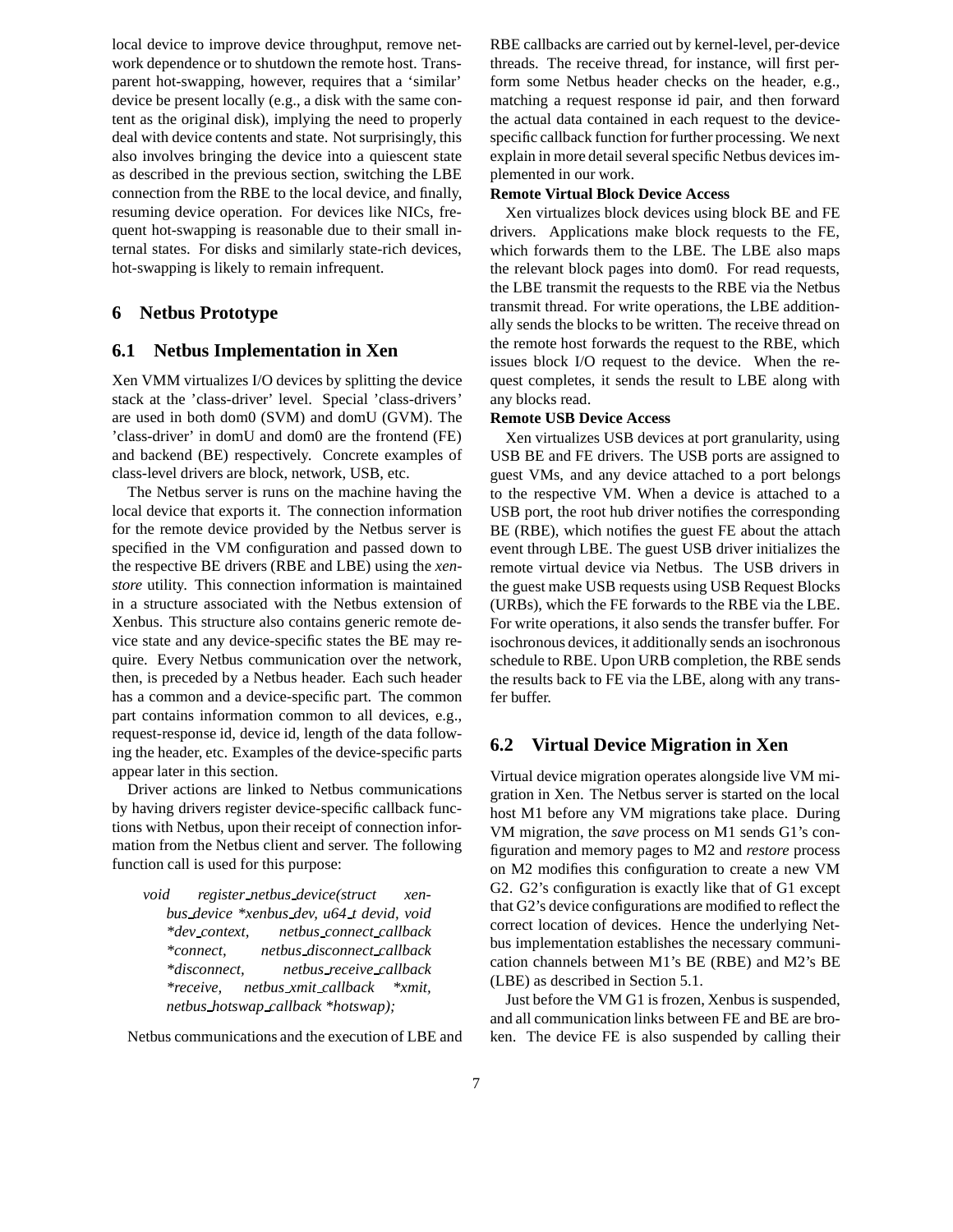'suspend' callbacks. As a result, it starts queuing the I/O requests by guest VMs rather than forwarding them to the backend. The FE also waits until it receives results for all the pending IO transactions. After the FE returns, the device is in a quiescent state, and the VM is ready to migrate. The VM is frozen and its final chunk of memory pages is moved to the VM G2 on machine M2. Just before VM G2 is resumed, new Xenbus connection is established between the FE and BE on M2. The VM G2 is started, and the FE is resumed by calling the resume callback. This callback re-makes all queued requests (queued during suspended state in G1) to the new BE. The resume callback returns and VM migration completes.

## **6.3 Hot-swapping of block devices**

Device hot-swapping is administrator-controlled. For the disk hot-swapping implemented in our work, after VM migration, a new disk partition of same size as the VM's current disk size is created on the destination machine, and the disk is replicated onto this partition over the network. During the replication period, the VM continues to access its original disk remotely. Since disk virtualization works at the block level, we use block level replication. Disk replication time depends on the size of the disk and is done in phases, similar to the pre-copy phase of live VM migration [14]. Intelligent disk replication techniques [6] can be used to reduce overheads, but these are not the focus of this paper.

A hot-swapping command is issued after the disk has been replicated. Upon such a command, the LBE puts the device into a quiescent state by queuing the FE requests instead of forwarding them to RBE. It also waits for all pending IO operations to complete. The last phase of block replication is completed to address any changes made by the IO operations that were pending at the start of the quiescent state. At this point, the hot-swap happens and the virtual device is released from its quiescent state. Henceforth, the LBE makes IO requests to its local disk instead of sending them to the RBE. The disk stays unavailable to the VM during its quiescent period.

## **7 Evaluation**

In this section, we quantify the overheads of Netbus implementation in Xen, measure the effects of network congestion and device sharing on the throughput and demonstrate its benefits during VM migration. The experiments reported in this paper use two hosts. These are Dell PowerEdge 2650 machines connected with a 1 Gbps gigabit Ethernet switch. Both hosts are dual 2-way HT Intel Xeon (a total of 4 logical processors) 2.80GHz servers with 2GB RAM running Xen3.0. Dom0 and DomU both run a paravirtualized Linux 2.6.16 kernel with a RedHat Enterprise Linux 4 distribution. Dom0 runs a smp kernel while domU a uni-processor kernel. Both hosts have EHCI USB host controllers, and we use a USB flash disk and a USB camera to evaluate remote USB device access. We use the default Xen CPU allocation policy, under which the first hyperthreads of all CPUs are assigned to dom0, and domUs share the second hyperthreads of all CPUs.

Experiments are divided into six sections. The first section measures the average throughput overhead of Netbus operations. The next two sections report the throughput of Netbus for block and USB devices, compared to that of their respective local device accesses. Throughput is measured with the Iozone  $3$  file io benchmarks for ext3 file systems. For block devices, we also measure the throughput of NBD access. Comparisons with USB/IP's throughput are not reported, because this functionality is not yet operational in Xen. We also show the effects of device sharing on Netbus throughput. The fourth section reports the latency overhead in accessing the devices using Netbus. In the fifth section, we measure the throughput characteristics of a remote disk with respect to the congestion in the network. A final set of experiments shows the effects of virtual disk migration on the RUBiS enterprise application. VM migration is applied to its database server VM, and performance measurements show the effect of migration on RUBiS clients, during VM migration and after it has completed. We also demonstrate the throughput benefits of device hotswapping.

#### **7.1 Netbus Overhead**

The inherent overhead incurred by the Netbus implementation is derived from the need to encapsulate I/O blocks with additional control information. This includes the network header (TCP/IP and Ethernet, 40 + 16) bytes and the Netbus header bytes. The latter differ depending on the device being accessed remotely, since it also contains some device-specific information. For Block devices, the Netbus header is comprised of:

28 (request)  $+4$  (response) = 32 bytes.

On average, one request transfers 4 blocks of data over the network, where block size is 4096 bytes. Hence the overhead for block devices is:

 $((no of packets * network overhead) + Networks)$ overhead)/(total useful data transferred) =  $(5 * 56 + 32) / (4 * 4096) = 1.904%$ 

For USB devices, the Netbus header consists of:

<sup>3</sup>http://www.iozone.org/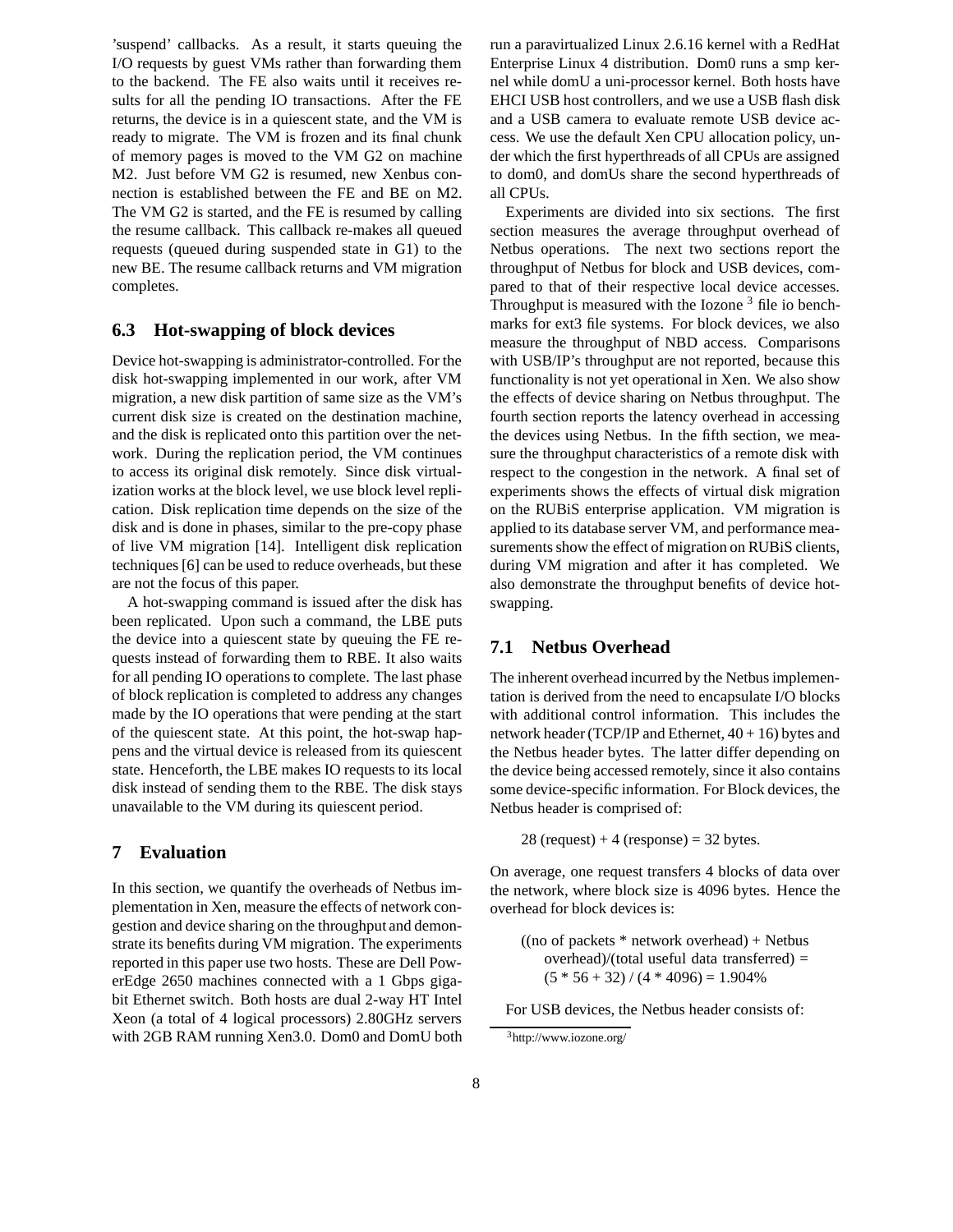

Figure 3: Write throughput of Block devices (record size=8MB)



Figure 4: Write throughput of block devices w/o buffer caching (record size=8MB)

#### $16$  (request) + 16 (response) bytes.

USB devices transfer data in URB's transfer buffers. For isochronous transfers, there is an additional transfer of the isochronous schedule. Experiments with the USB bulk (disk) and isochronous (camera) has shown that on average, they transfer 3050 and 4400 bytes of data per URB request respectively. Hence the overhead for USB bulk devices is:

 $((no of packets * network overhead) + Networks)$ overhead)/(total useful data transferred) =  $(2 * 56 + 32) / (1 * 3050) = 4.721\%$ 

and the overhead for USB isochronous devices is

 $((no of packets * network overhead) + Networks)$ overhead)/(total useful data transferred) =  $(3 * 56 + 32) / (1 * 4400) = 4.545%$ 

The straightforward computations in this section demonstrate that the additional bandwidth overheads incurred by Netbus encapsulation are quite low, never exceeding more than a few percent.

#### **7.2 Block device performance**

The I/O performance of Netbus primarily depends on available network bandwidth and on the manner in which devices exploit this bandwidth (e.g., with concurrent requests). To measure the throughput of remote virtual block devices (RVBDs), we booted a guest VM from a remote disk and ran Iozone benchmarks on it. The dom0 runs with 512 MB of ram while the guest VM runs with 256 MB. Read, write, buffered read and buffered write tests were performed. Iozone performs these tests for different file sizes and different record sizes. The results for the write tests are shown in Figure 3 for different file sizes with a record size of 8 MB. Throughput is shown on a logarithmic scale. The results for other tests and record sizes show similar patterns and for brevity, are not included here.

Throughput for file sizes less than 64MB is quite high, and it is similar for VBD, RVBD, and NBD. This is because of the buffer caching in the Linux kernel which caches the files in memory and so avoids disk access for subsequent file accesses. However, throughput sharply decreases for file sizes greater than 64 MB, because for bigger file sizes, the buffer cache cannot contain the file, which means that file contents must be pushed to the disk. Hence the actual disk I/O throughput starts to dominate. For the file size of 512 MB throughput of RVBD and NBD are similar, offering about 60% of the local VBD case.

Actual device I/O throughput without buffer caching are shown in Figure 4, on a normal scale. Throughput without caching is drastically lower than that with caching. The performance of NBD and RVBD remain similar for all file sizes, and show same relative performance to local VBD for other record sizes. For the record size of 8 MB, the throughput is about 65% of local VBD throughput. However, this drop in throughput can be significantly reduced by efficiently utilizing network bandwidth. The previous Iozone test did not issue sufficient number of simultaneous requests to maximize the disk throughput. Instead, it waits for requests to complete before issuing more. Hence, the additional request latency due to network delay causes throughput to drop significantly. To illustrate this point, we maximize the disk throughput for file size of 32 MB by increasing number of parallel Iozone executions. The result is shown is Figure 5. Clearly, as the number of parallel Iozone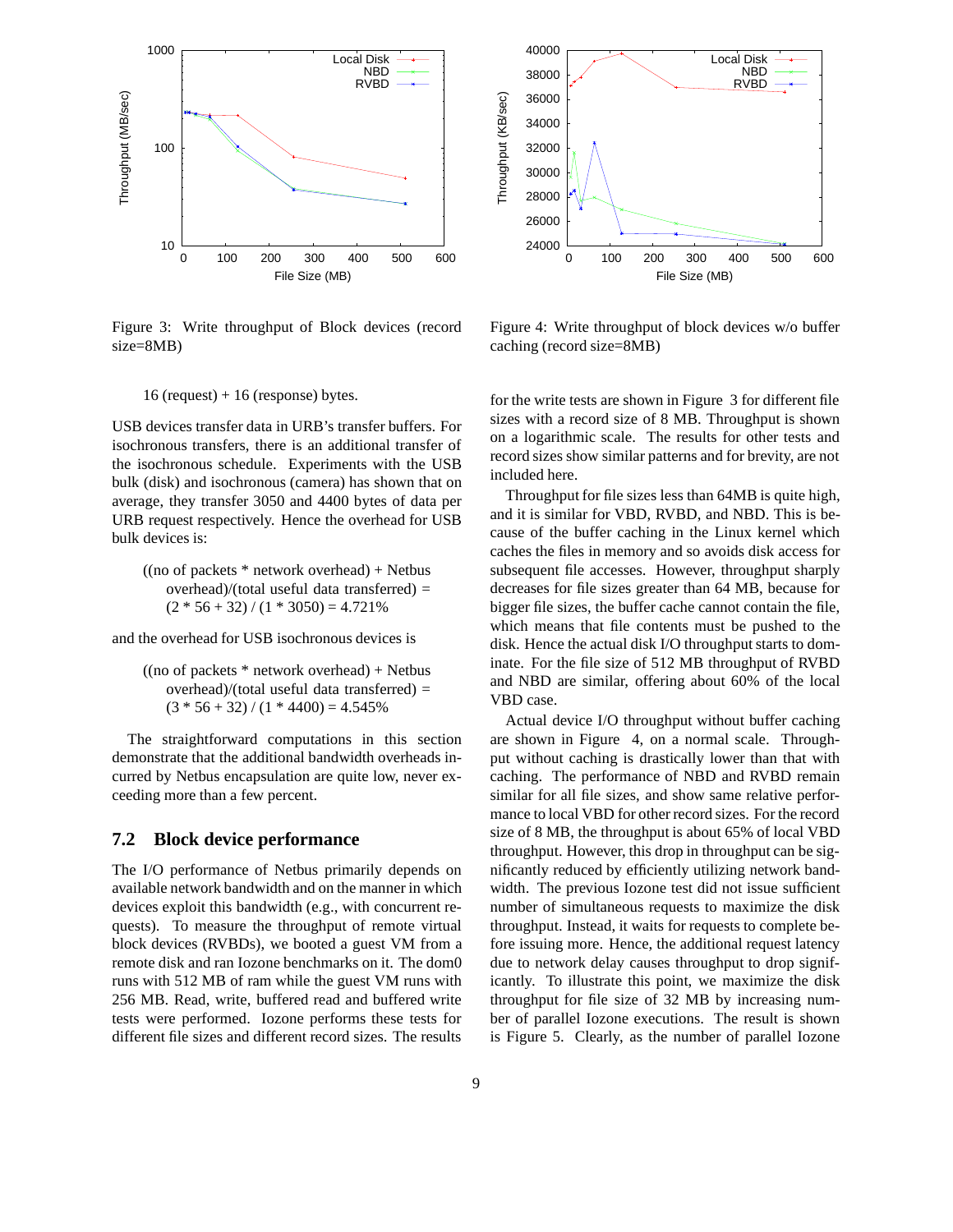

Figure 5: Effect on cumulative throughput of block devices with increasing number of Iozone executions

executions increases, cumulative RVBD throughput increases and then saturates because it reaches the maximum Netbus throughput for block devices. Local VBD, however, does not show any significant increase because it has already reached its maximum throughput. Maximum throughput of RVBD is about 75% of the local VBD. The throughput of NBD is less than those of VBD and RVBD because the nbd-server runs at the application layer, as opposed to VBD and RVBD which run in the kernel. Hence RVBD can maximize its throughput if the applications better utilize the network bandwidth.

We conclude that RVDB offers performance comparable to that of local devices, in part due to optimization techniques like buffer caching. This clearly demonstrates the utility of the proposed Netbus solution to disk access. Furthermore, Netbus can replace NBD without significant performance penalties, thereby making it a software solution with which guest VMs can remain entirely unaware of device location. This is key to its utility for VM migration.

## **7.3 USB performance**

Remote USB bulk device experiments use a USB flash disk with the same experiment setup as in the previous section. The USB disk (a 1GB Sandisk cruzer micro) is attached to the USB port of a machine, and it appears as a local USB disk to the guest VM on the other machine.

Figure 6 depicts the throughput of USB vs. RUSB disks, using a logarithmic scale. The results are from the Iozone benchmark's write test with a record size of 4 MB. Results are very similar to those seen for block devices. For small file sizes, throughput is similar for USB and RUSB disks because of buffer caching. For larger file sizes, throughput decreases sharply because of



Figure 6: Write throughput of Netbus USB devices (record size=4MB)

the actual device I/O. For the RUSB case, the decrease in throughput is higher. For the file size of 256 MB, RUSB throughput is approximately only 48% of USB throughput. Iozone throughput without buffer caching shows patterns similar to those of block devices (see Figure 4) and for brevity, they are not included here.

The decreased throughput seen in these experiments can again be remedied by utilizing network bandwidth more efficiently, as discussed in Section 7.2 by running multiple Iozone in parallel. The Linux USB storage driver does not support multiple outstanding URB requests. Instead, it issues an URB to the USB FE and waits for it to complete before issuing another one. To measure maximum throughput, therefore, we again run multiple simultaneous Iozone benchmarks. The results of using multiple Iozone are similar to those in Figure 5 and again, are not included here for brevity. To optimize sequential I/O throughput for RUSB bulk devices, a reasonable improvement is for the USB storage driver to provide support for multiple outstanding SCSI requests.

An alternate set of measurements demonstrate the generality of the Netbus solution. They measure the throughput of a USB camera as an example of an isochronous device operating over Netbus. We use a Logitech Quick-Cam web-camera and measure its throughput for both local and remote access. The results are shown in Figure 7. Since this camera only supports two small image sizes, its bandwidth requirements are modest. As a result, this isochronous device performs fairly well for Netbus compared to local access. The throughput for Netbus is about 83% of local throughput for image size 320x240 and about 90% for image size 640x480.

The differences in throughput reductions experienced by disks, USB bulk devices, and USB isochronous devices for Netbus access demonstrate the fact that actual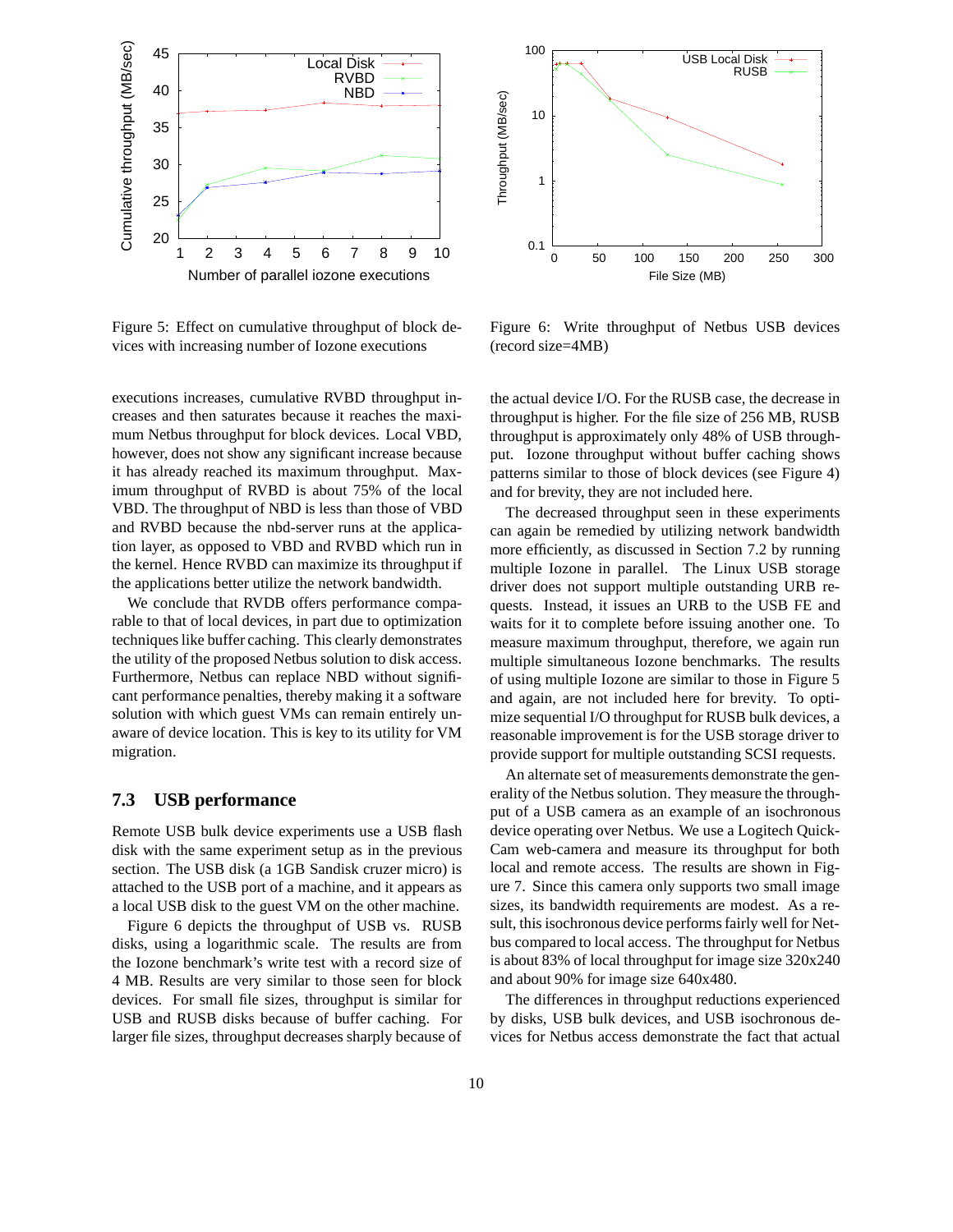

Figure 7: Throughput of remote USB camera using Netbus

Netbus performance depends on the combination of three principal factors: (1) network bandwidth, (2) the applications' and device drivers' ability to efficiently utilizing network bandwidth, and (3) actual device throughput.

## **7.4 Sharing of block devices**

Sharing IO devices is encouraged by the Netbus solution, in part because such sharing will increase device throughput (limited by total network and device throughput). This section discusses throughput attained with a disk device shared between multiple VMs. The disk is shared in read-only mode, and Iozone test is run from the sharing guest VMs to measure maximum disk throughput without caching. Individual, per VM and cumulative disk throughput are measured as the number of VMs is changed.

Not surprisingly, IO device sharing tends to improve throughput. Further, the throughput characteristic of RVBD sharing is similar to the one shown in Figure 5 and is not shown here for brevity. The reason for this similarity is that running single Iozone from multiple guest VMs is loosely equivalent to running multiple Iozone from a single guest VM, particularly for an io-bound application like Iozone.

# **7.5 RVBD and RUSB latencies**

This section contains detailed latency measurements when accessing remote vs. local devices. The purpose is to measure the latencies experiences in the various stages of accessing remote devices and then, determine techniques for decrease these latencies. To minimize TCP/IP buffering latency, we use the TCP NODELAY socket option.

|                  | Frontend | <b>Nethus</b> | <b>Backend</b> | Total  |
|------------------|----------|---------------|----------------|--------|
| <b>Local VBD</b> | 1.485    | n/a           | 7.036          | 8.521  |
| <b>RVBD</b>      | 1.473    | 3.578         | 9.242          | 14.293 |
| <b>NRD</b>       | 1.253    | 4 1 2 7       | 9.334          | 14.714 |

Table 1: Latency incurred by various components in accessing block devices (milliseconds)

|             | Frontend | <b>Nethus</b> | Backend | Total |
|-------------|----------|---------------|---------|-------|
| Local USB   | 1.012    | n/a           | 3.367   | 4.379 |
| <b>RUSB</b> | 1.473    | 3.778         | 3.056   | 8.307 |

Table 2: Latency incurred by various components in accessing USB devices (milliseconds)

End to end latency encompasses the entire time between the FE sending a request to the device and the FE receiving the device's response. We divide this latency into stages and calculate the time spent in every stage. In Xen, the stages are Frontend (time spent by the FE driver in GVM), Netbus (time spent by the Netbus processing and network propagation delay), and Backend (time spent by BE processing and actual block I/O (for block devices) or USB I/O (for USB devices)). For NBD, we have reported the time spent by the guest NBD driver under Frontend, NBD server under Backend, and network processing under Netbus. Every stage is measured individually, but we report the combined latency in both the forward (towards the device) and the backward (towards the FE) directions for each stage. Latency is measured using the sched clock() function which gives synchronized time in the guest VM as well as in dom0. To remove the effects of large latencies due to infrequent system activity, we sample the latency for 100 transactions to the device and compute the average.

Table 1 shows the latencies incurred in various stages of accessing local VBD, RVBD, and NBD devices, respectively. The time spent in Frontend, Netbus, and Backend is approximately similar for RVBD and NBD devices since they follow similar code path. It is apparent from Table 1 that the increase in RVBD latency is due to additional time spent in the Netbus stage and the increased latency in Backend stage. The latter is due to the additional copying involved in transferring data over the network.

Table 2 shows the latency incurred in various stages of accessing local USB and RUSB devices respectively. The USB devices show similar behavior as the block devices in Table 1. The increase in IO latency for RUSB case is due to the Netbus processing and extra copying of data over the network.

Table 2 shows the latency incurred in various stages of accessing local USB and RUSB devices, respectively. The USB devices show similar behavior as the block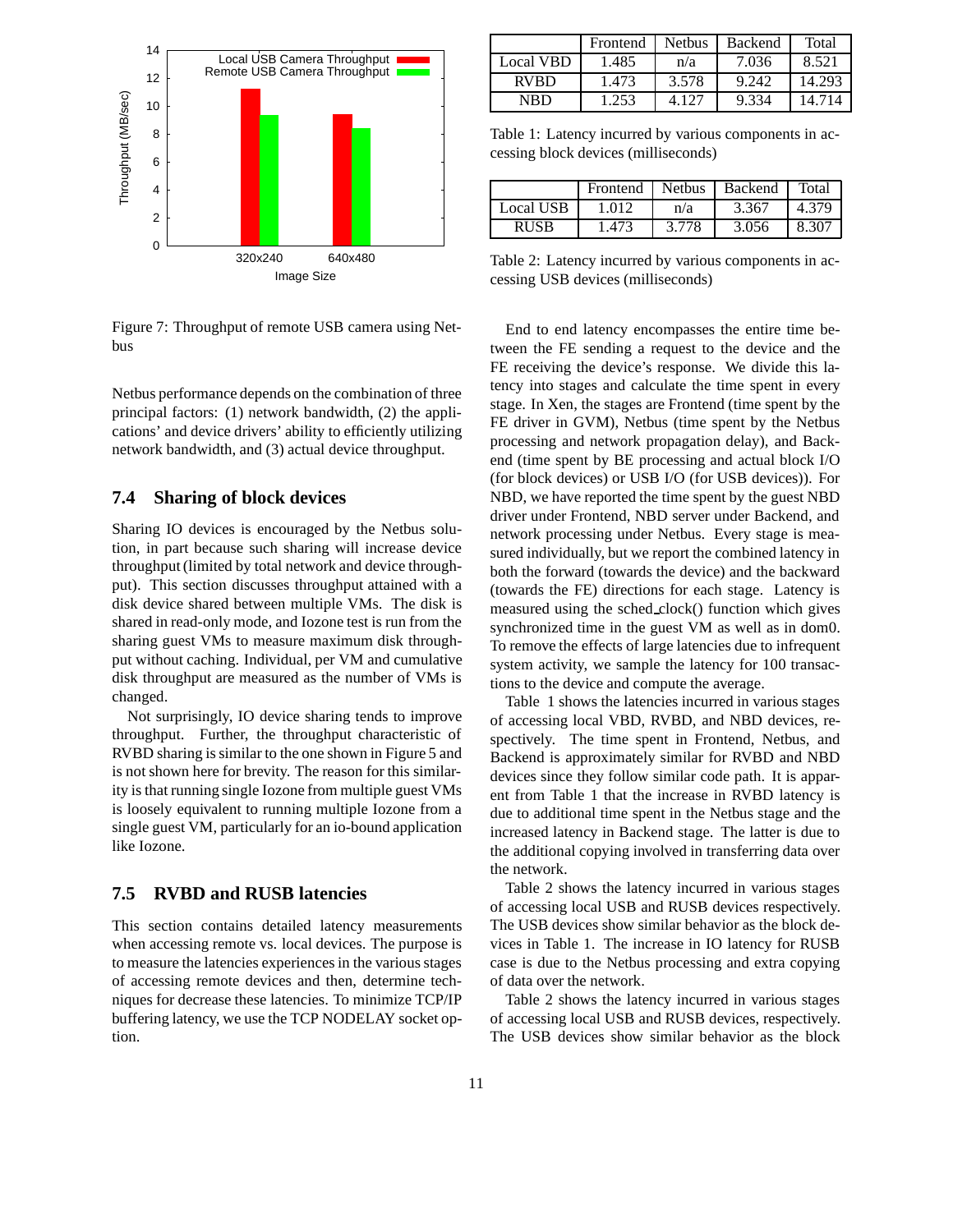

Figure 8: Effect of network congestion on RVBD throughput

devices in Table 1. The increase in IO latency for the RUSB case is again due to Netbus processing and the extra copying of data over the network.

We see that for both block and USB devices, the majority of IO access latency is incurred in servicing an actual IO request by the device and in case of remote devices, by the network (protocol stack processing and propagation) delay. The time taken by the device is characteristic of the device and cannot be improved by software solutions. The latency induced by the network, however, can be reduced by using low latency communication technologies like RDMA, Infiniband, etc.

## **7.6 Effects of congestion in the network**

A potential issue with transparent device remoting is device malfunction due to excessive network delays. One cause for such delays in local area networks is congestion. To simulate such congestion, we use *iperf* utility to flood the network with UDP traffic from the dom0 of both of the machines used in our Iozone benchmark tests. Iozone is used for the write test, with file size of 32 MB and record size of 8 MB. RVBD throughput is measured as the level of congestion increases in the network. The results are shown in Figure 8.

RVBD throughput drops almost linearly as congestion is increased, till 500 mbps, and then drops more rapidly. Before 500 mbps, the main reason for throughput reduction is the increase in network latency because of packet queuing in the switch. After 500 mbps, the lack of network bandwidth itself starts to contribute to the drop in Iozone throughput. It is, however, noteworthy that there is no evidence of disk operations timing out or device malfunction. This shows that the guest block driver is tolerant to network congestion.

## **7.7 Virtual Device Migration and Hot-Swapping**

A strong advantage of Netbus is the ability to migrate devices while they are being used. We evaluate the effects of such migration with a multi-tier web application that heavily accesses a disk, and we show how the VM running the application can be migrated seamlessly without any disconnection from the device and hence, without any significant degradation in its performance.

**Application Description.** Many enterprise applications are constructed as multi-tier architectures, with each tier providing its own set of services [10]. A typical e-commerce site, for instance, consists of a web server at the front-end, a number of application servers in the middle tier, and database servers at the backend [12]. In this environment, it may be desirable to migrate one or more components in a tier to another physical machine for performance (load balancing, etc.) or for maintenance (hardware upgrades, applying software patches, etc.). Our experiments with live migration in multi-tier applications uses the RUBiS open source online auction benchmark [13]. It implements core functionalities of an auction site like selling, browsing and bidding.



Figure 9: MySQL Server migration in RUBiS

Figure 9 shows the basic setup and the live migration of a MySQL server from node A to node B. The workload is generated using *httperf* running on two separate client machines. Each of the httperf instances create 30 parallel sessions that issue user registration requests to the RUBiS web-server. The web-server forwards the requests to the two application servers, which in turn communicate with the MySQL server backend. The MySQL server runs in a guest VM and to satisfy client requests, heavily accesses a database of size more than 6 GB which is stored on a local disk. In order to demonstrate the seamless migration of block devices, at some point during the experiment, the guest VM running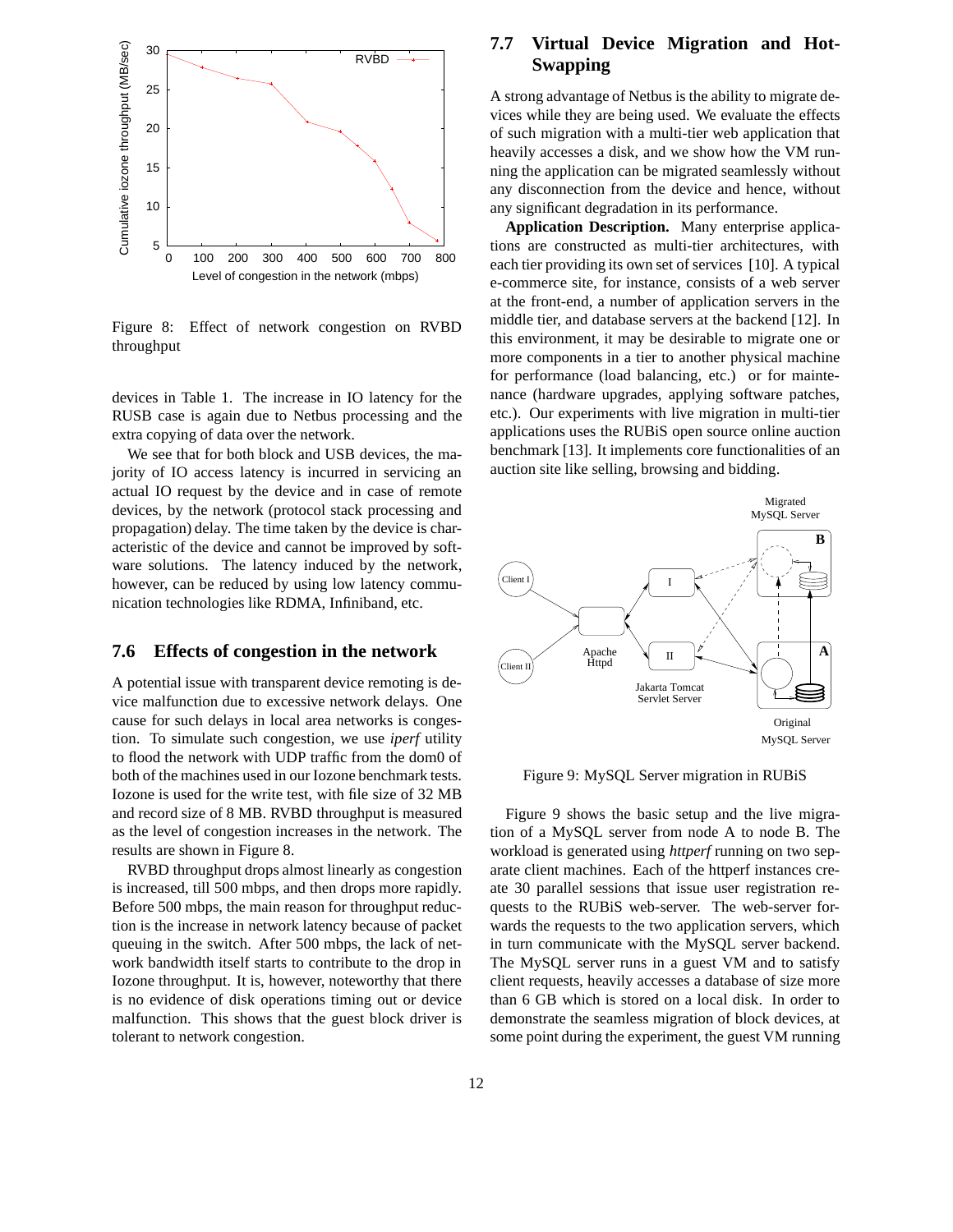RUBiS' MySQL server is migrated from host A to host B. For this migration, we evaluate the change in throughput seen by the clients. After migration, we replicate the disk used by the MySQL server from host A to a disk on host B and perform disk hot-swapping. We use *dd* utility to do block level disk replication. The results are shown in Figure 10.



Figure 10: Effect on RUBiS throughput due to MySQL Server migration

Figure 10 shows the drop in the total throughput (measured in response/sec) due to this migration. Note the change in performance in the *push phase*, when the memory pages of the guest VM running MySQL server are copied to node B. This phase lasts for about 6 seconds and during this phase the throughput drops by about 28%. In the *stop-and-copy phase*, throughput further goes down significantly. This phase lasts for approximately 115 milliseconds. This includes the wait time for the disk to go into quiescent state which is about 7 ms. This wait time is actually dependent on the number of pending block requests which was on average 6 in this test. Hence latency overhead of virtual block device migration is only about 6%. We observe that because of virtual device migration, the database server seamlessly accesses the disk remotely. However, we were not able to observe any significant effect of disk hot-swapping on throughput. This is because of the buffer caching effects (discussed in Section 7.2) which cause the throughput for remote disk access (the interval between "Migration completes" and "Hot-swap" in Figure 10) to be same as the throughput for local disk access (before VM migration). Interestingly, the throughput doesn't drop during hot-swapping in spite of device quiescent state. This is because the device quiescent period lasts only about 3 ms which is not noticed by the clients.

To measure the throughput effects of device hotswapping on disk access, we again used Iozone to measure the disk throughput (without any caching) before VM migration, after VM migration and after disk hotswapping. Iozone is run inside guest VM to measure the disk throughput as seen by the guest VM. The result is shown in Figure 11.



Figure 11: Effect on Iozone throughput due to VM migration and disk hot-swapping (file size  $= 32MB$ , test=write, record size = 8MB)

Figure 11 clearly shows the throughput benefits of doing device hot-swapping. The throughput level of Iozone drops after VM migration and is restored after device hotswapping. The number of pending io requests at the start of quiescent state are approximately 30 in this test and the measured downtime for the disk because of this state is 15 ms.

These results show that for complex applications like RUBiS, virtual device migration via Netbus is not only seamless and transparent to guest VMs but also performance transparent. This property is attained without the needs for any special hardware. In addition, for IOintensive applications, reductions in throughput due to migration can be corrected using Netbus-based device hot-swapping.

#### **8 Conclusions and Future work**

This paper presents a software abstraction for accessing remote devices transparently in virtualized environments, termed Netbus. Netbus also supports the seamless migration of virtual devices needed for live VM migration.

When using a prototype implementations of Netbus in Xen for remote access to block and USB devices, the performance seen is similar to that of of local devices accesses. This is the case during normal device operation, due to buffer caching. Netbus performance is also very competitive when drivers are designed to issue multiple simultaneous device requests or when multiple applications simultaneously access the device.

Device remoting with Netbus makes it possible to implement the seamless (i.e., not visible to guest operating